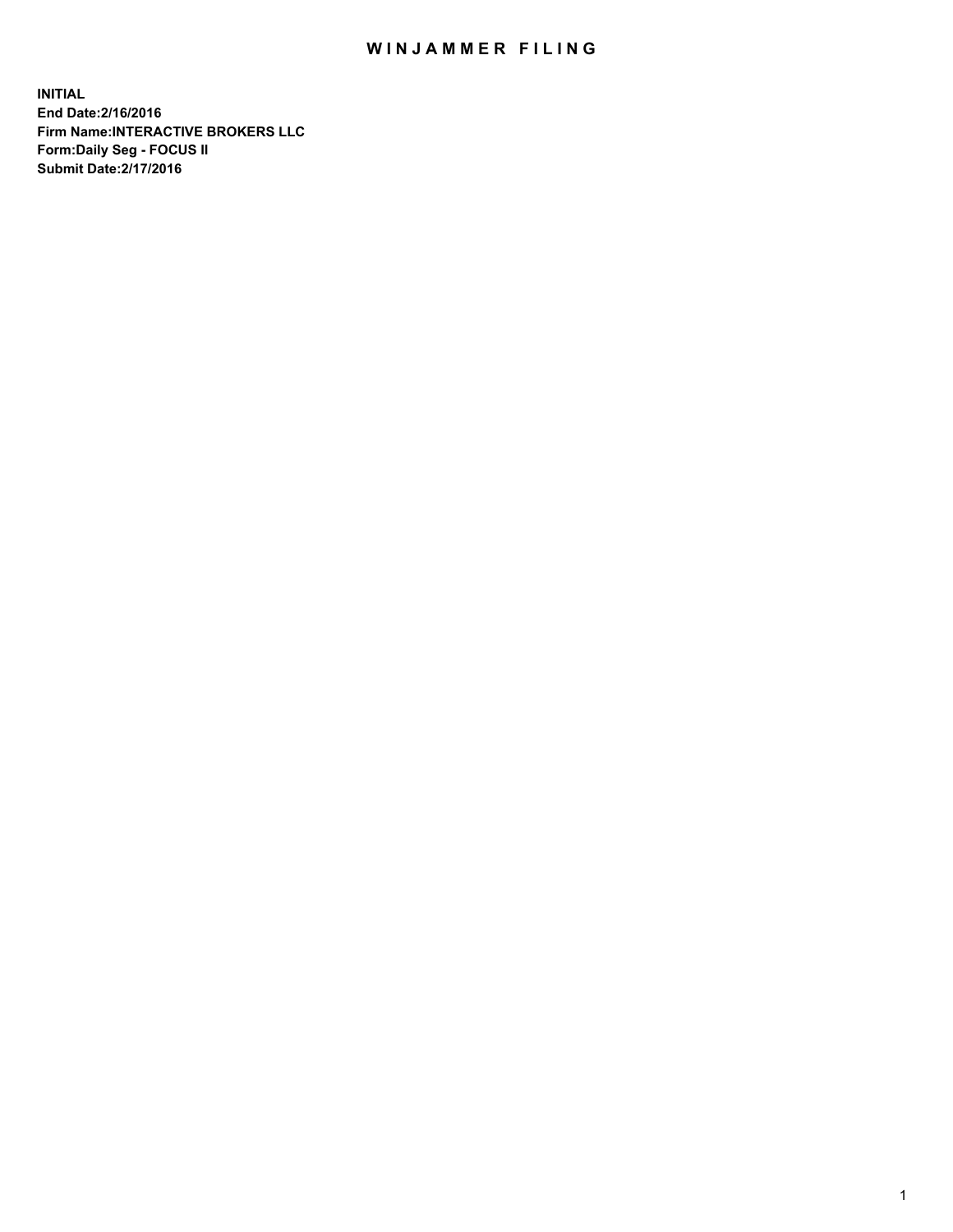## **INITIAL End Date:2/16/2016 Firm Name:INTERACTIVE BROKERS LLC Form:Daily Seg - FOCUS II Submit Date:2/17/2016 Daily Segregation - Cover Page**

| Name of Company<br><b>Contact Name</b><br><b>Contact Phone Number</b><br><b>Contact Email Address</b>                                                                                                                                                                                                                          | <b>INTERACTIVE BROKERS LLC</b><br><b>Alex Parker</b><br>203-618-7738<br>aparker@interactivebrokers.com |
|--------------------------------------------------------------------------------------------------------------------------------------------------------------------------------------------------------------------------------------------------------------------------------------------------------------------------------|--------------------------------------------------------------------------------------------------------|
| FCM's Customer Segregated Funds Residual Interest Target (choose one):<br>a. Minimum dollar amount: ; or<br>b. Minimum percentage of customer segregated funds required:% ; or<br>c. Dollar amount range between: and; or<br>d. Percentage range of customer segregated funds required between:% and%.                         | <u>0</u><br>155,000,000 245,000,000<br><u>00</u>                                                       |
| FCM's Customer Secured Amount Funds Residual Interest Target (choose one):<br>a. Minimum dollar amount: ; or<br>b. Minimum percentage of customer secured funds required:% ; or<br>c. Dollar amount range between: and; or<br>d. Percentage range of customer secured funds required between:% and%.                           | <u>0</u><br>80,000,000 120,000,000<br>0 <sub>0</sub>                                                   |
| FCM's Cleared Swaps Customer Collateral Residual Interest Target (choose one):<br>a. Minimum dollar amount: ; or<br>b. Minimum percentage of cleared swaps customer collateral required:% ; or<br>c. Dollar amount range between: and; or<br>d. Percentage range of cleared swaps customer collateral required between:% and%. | <u>0</u><br>0 <sub>0</sub><br>0 <sub>0</sub>                                                           |

Attach supporting documents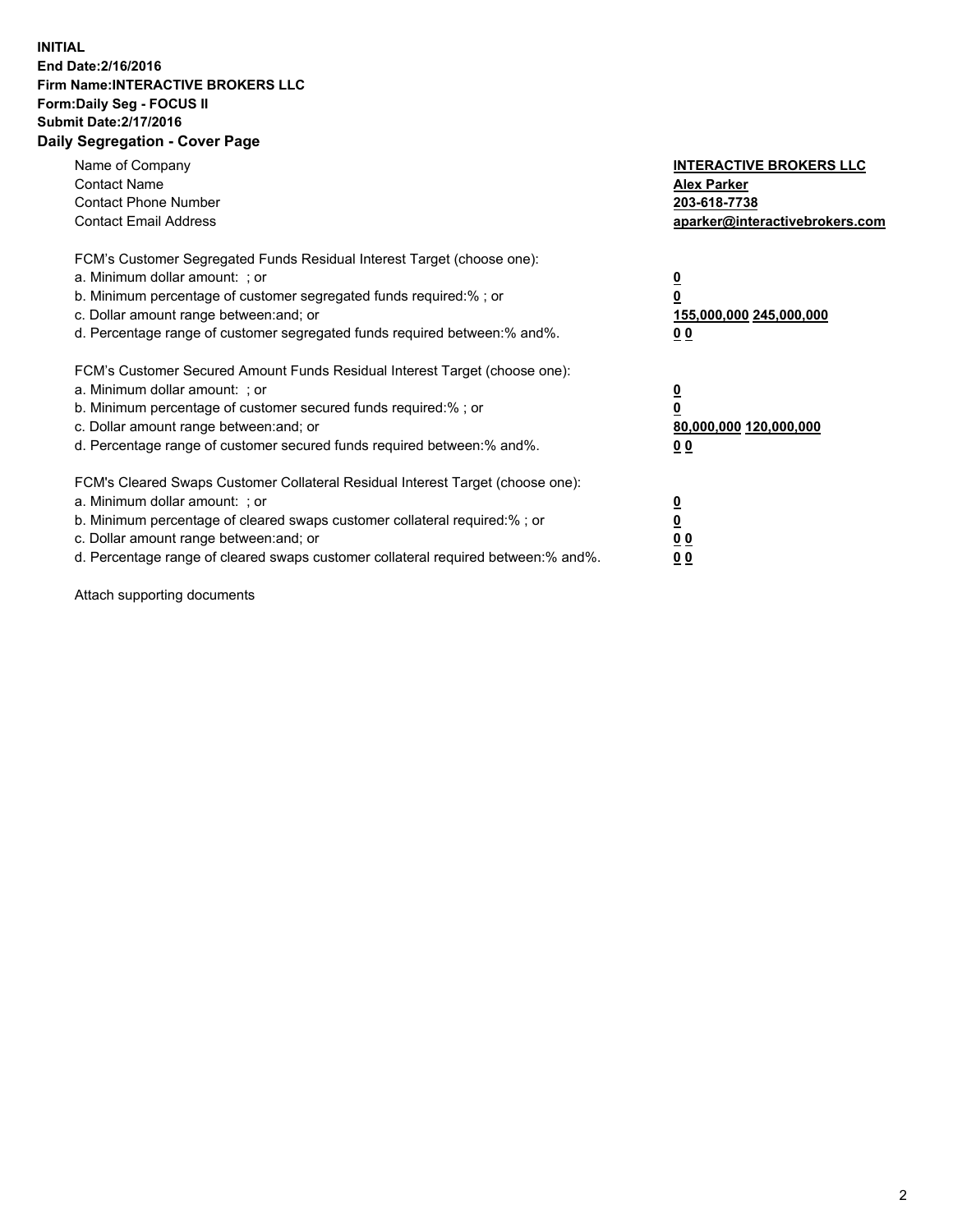## **INITIAL End Date:2/16/2016 Firm Name:INTERACTIVE BROKERS LLC Form:Daily Seg - FOCUS II Submit Date:2/17/2016 Daily Segregation - Secured Amounts**

|     | Dany Ocgregation - Oceanea Annoanta                                                         |                                                 |
|-----|---------------------------------------------------------------------------------------------|-------------------------------------------------|
|     | Foreign Futures and Foreign Options Secured Amounts                                         |                                                 |
|     | Amount required to be set aside pursuant to law, rule or regulation of a foreign            | $0$ [7305]                                      |
|     | government or a rule of a self-regulatory organization authorized thereunder                |                                                 |
| 1.  | Net ledger balance - Foreign Futures and Foreign Option Trading - All Customers             |                                                 |
|     | A. Cash                                                                                     | 314,402,455 [7315]                              |
|     | B. Securities (at market)                                                                   | $0$ [7317]                                      |
| 2.  | Net unrealized profit (loss) in open futures contracts traded on a foreign board of trade   | -22,045,997 [7325]                              |
| 3.  | Exchange traded options                                                                     |                                                 |
|     |                                                                                             |                                                 |
|     | a. Market value of open option contracts purchased on a foreign board of trade              | 117,297 [7335]                                  |
|     | b. Market value of open contracts granted (sold) on a foreign board of trade                | <mark>-248,036</mark> [7337]                    |
| 4.  | Net equity (deficit) (add lines 1. 2. and 3.)                                               | 292,225,719 [7345]                              |
| 5.  | Account liquidating to a deficit and account with a debit balances - gross amount           | 1,050,244 [7351]                                |
|     | Less: amount offset by customer owned securities                                            | 0 [7352] 1,050,244 [7354]                       |
| 6.  | Amount required to be set aside as the secured amount - Net Liquidating Equity              | 293,275,963 [7355]                              |
|     | Method (add lines 4 and 5)                                                                  |                                                 |
| 7.  | Greater of amount required to be set aside pursuant to foreign jurisdiction (above) or line | 293,275,963 [7360]                              |
|     | 6.                                                                                          |                                                 |
|     | FUNDS DEPOSITED IN SEPARATE REGULATION 30.7 ACCOUNTS                                        |                                                 |
| 1.  | Cash in banks                                                                               |                                                 |
|     | A. Banks located in the United States                                                       | <b>500,149</b> [7500]                           |
|     | B. Other banks qualified under Regulation 30.7                                              | 0 [7520] 500,149 [7530]                         |
| 2.  | Securities                                                                                  |                                                 |
|     | A. In safekeeping with banks located in the United States                                   | 338,526,780 [7540]                              |
|     | B. In safekeeping with other banks qualified under Regulation 30.7                          | 0 [7560] 338,526,780 [7570]                     |
| 3.  | Equities with registered futures commission merchants                                       |                                                 |
|     | A. Cash                                                                                     | $0$ [7580]                                      |
|     | <b>B.</b> Securities                                                                        | $0$ [7590]                                      |
|     | C. Unrealized gain (loss) on open futures contracts                                         | $0$ [7600]                                      |
|     | D. Value of long option contracts                                                           | $0$ [7610]                                      |
|     |                                                                                             |                                                 |
| 4.  | E. Value of short option contracts                                                          | 0 [7615] 0 [7620]                               |
|     | Amounts held by clearing organizations of foreign boards of trade                           |                                                 |
|     | A. Cash                                                                                     | $0$ [7640]                                      |
|     | <b>B.</b> Securities                                                                        | $0$ [7650]                                      |
|     | C. Amount due to (from) clearing organization - daily variation                             | $0$ [7660]                                      |
|     | D. Value of long option contracts                                                           | $0$ [7670]                                      |
|     | E. Value of short option contracts                                                          | 0 [7675] 0 [7680]                               |
| 5.  | Amounts held by members of foreign boards of trade                                          |                                                 |
|     | A. Cash                                                                                     | 88,576,429 [7700]                               |
|     | <b>B.</b> Securities                                                                        | $0$ [7710]                                      |
|     | C. Unrealized gain (loss) on open futures contracts                                         | -9,638,578 [7720]                               |
|     | D. Value of long option contracts                                                           | 117,301 [7730]                                  |
|     | E. Value of short option contracts                                                          | <u>-248,045</u> [7735] <u>78,807,107</u> [7740] |
| 6.  | Amounts with other depositories designated by a foreign board of trade                      | 0 [7760]                                        |
| 7.  | Segregated funds on hand                                                                    | $0$ [7765]                                      |
| 8.  | Total funds in separate section 30.7 accounts                                               | 417,834,036 [7770]                              |
| 9.  | Excess (deficiency) Set Aside for Secured Amount (subtract line 7 Secured Statement         | 124,558,073 [7380]                              |
|     | Page 1 from Line 8)                                                                         |                                                 |
| 10. | Management Target Amount for Excess funds in separate section 30.7 accounts                 | 80,000,000 [7780]                               |
| 11. | Excess (deficiency) funds in separate 30.7 accounts over (under) Management Target          | 44,558,073 [7785]                               |
|     |                                                                                             |                                                 |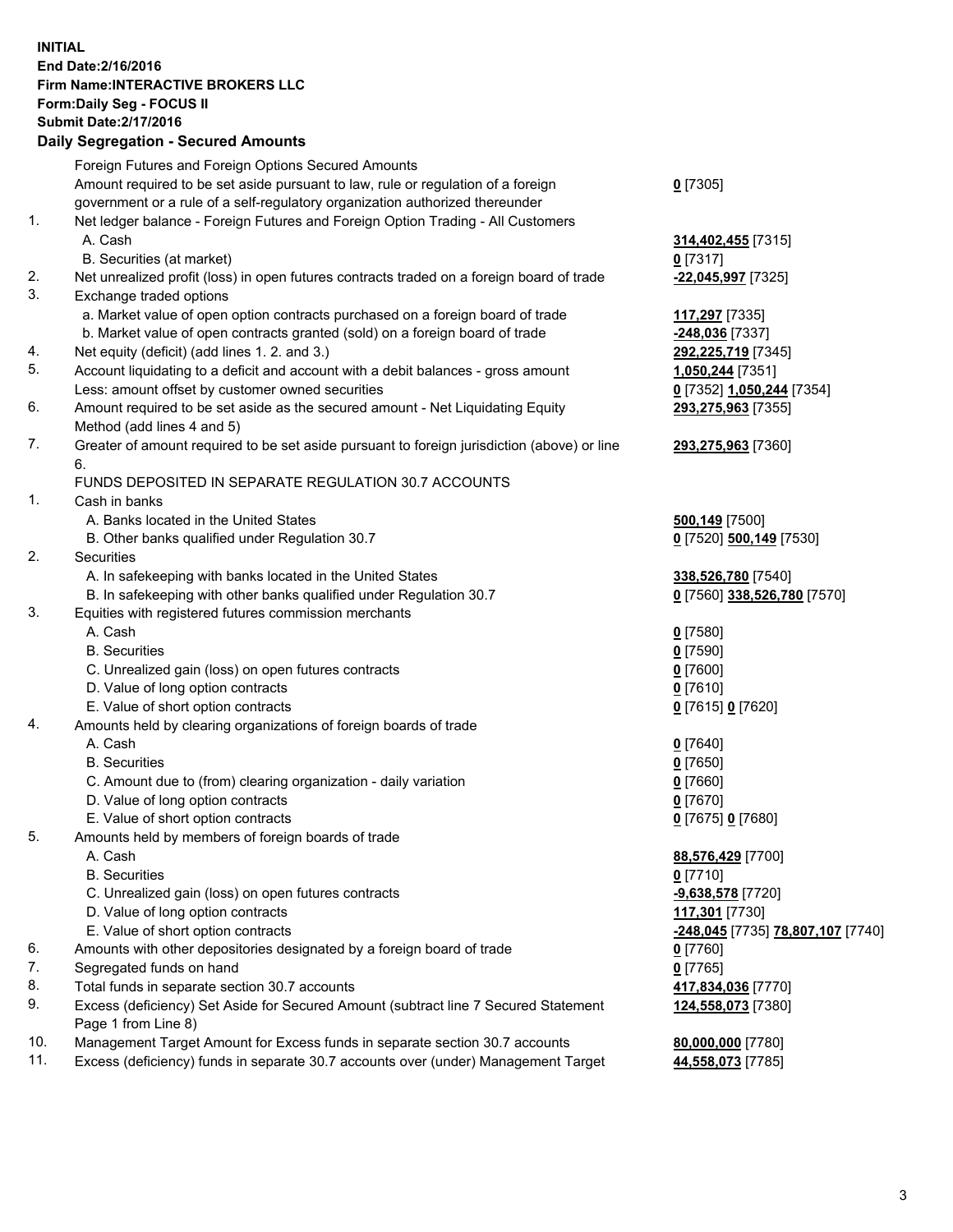**INITIAL End Date:2/16/2016 Firm Name:INTERACTIVE BROKERS LLC Form:Daily Seg - FOCUS II Submit Date:2/17/2016 Daily Segregation - Segregation Statement** SEGREGATION REQUIREMENTS(Section 4d(2) of the CEAct) 1. Net ledger balance A. Cash **2,638,956,586** [7010] B. Securities (at market) **0** [7020] 2. Net unrealized profit (loss) in open futures contracts traded on a contract market **31,930,949** [7030] 3. Exchange traded options A. Add market value of open option contracts purchased on a contract market **127,939,621** [7032] B. Deduct market value of open option contracts granted (sold) on a contract market **-213,938,045** [7033] 4. Net equity (deficit) (add lines 1, 2 and 3) **2,584,889,111** [7040] 5. Accounts liquidating to a deficit and accounts with debit balances - gross amount **156,761** [7045] Less: amount offset by customer securities **0** [7047] **156,761** [7050] 6. Amount required to be segregated (add lines 4 and 5) **2,585,045,872** [7060] FUNDS IN SEGREGATED ACCOUNTS 7. Deposited in segregated funds bank accounts A. Cash **204,681,611** [7070] B. Securities representing investments of customers' funds (at market) **1,585,500,874** [7080] C. Securities held for particular customers or option customers in lieu of cash (at market) **0** [7090] 8. Margins on deposit with derivatives clearing organizations of contract markets A. Cash **84,687,220** [7100] B. Securities representing investments of customers' funds (at market) **1,015,726,118** [7110] C. Securities held for particular customers or option customers in lieu of cash (at market) **0** [7120] 9. Net settlement from (to) derivatives clearing organizations of contract markets **-6,910,332** [7130] 10. Exchange traded options A. Value of open long option contracts **127,710,431** [7132] B. Value of open short option contracts **-213,708,758** [7133] 11. Net equities with other FCMs A. Net liquidating equity **0** [7140] B. Securities representing investments of customers' funds (at market) **0** [7160] C. Securities held for particular customers or option customers in lieu of cash (at market) **0** [7170] 12. Segregated funds on hand **0** [7150] 13. Total amount in segregation (add lines 7 through 12) **2,797,687,164** [7180] 14. Excess (deficiency) funds in segregation (subtract line 6 from line 13) **212,641,292** [7190] 15. Management Target Amount for Excess funds in segregation **155,000,000** [7194]

16. Excess (deficiency) funds in segregation over (under) Management Target Amount Excess

**57,641,292** [7198]